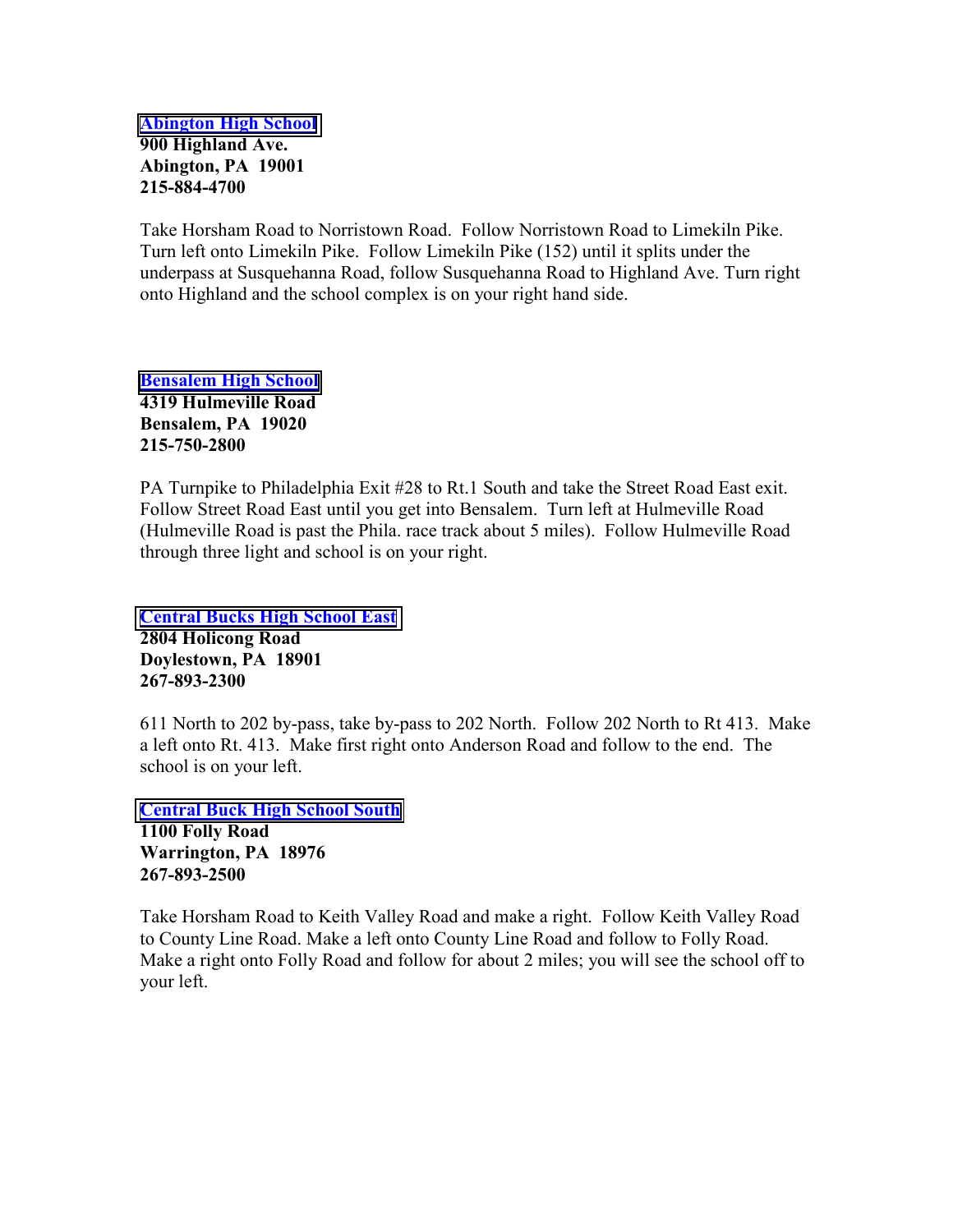[Central Bucks High School West](http://www.cbsd.org/) 375 Court Street Doylestown, PA 18901 267-893-2500

Take 611 North when approaching Doylestown take route 611 North by-pass to route 202 South exit. At the end of the ramp go left (202 N. Main Street). Go through the light at the hospital entrance. Take the next right onto Memorial Drive. Turn left onto Court Street and you will see school on your left.

[Cheltenham High School](http://www.cheltenham.org/sdct/site/default.asp) 500 Rices Mill Road Wyncote, PA 19095 215-881-6400

Follow Rt. 152 (Limekiln Pike) to Rt. 73 in Glenside. Turn left onto Rt. 73 to Rices Mill Road. Turn right on Rices Mill Road and the school is up on the right.

[Christopher Dock](http://www.christopherdock.org/)  1000 Forty Foot Rd Landsdale Pa 19446  $215 - 362 - 2675$ 

Take Norristown Road (Cross over Bethlehem Pike), it changes into Sumneytown Pike. Follow to Rt. 63 (Forty Foot Rd), make right on 63 East. Follow to next light, Detweiler Road, make left. School on right

[Council Rock High School North](http://www.crsd.org/councilrocksd/site/default.asp) 62 Swamp Road Newtown, PA 18940 215-944-1300

Take Country Line Road to Jacksonville Road make a left onto Jacksonville Road. Follow to Almshouse Road; make a right onto Almshouse Road follow to the 413 bypass. Turn left onto the bypass. Take the first right onto Swamp Road and the school is on the left.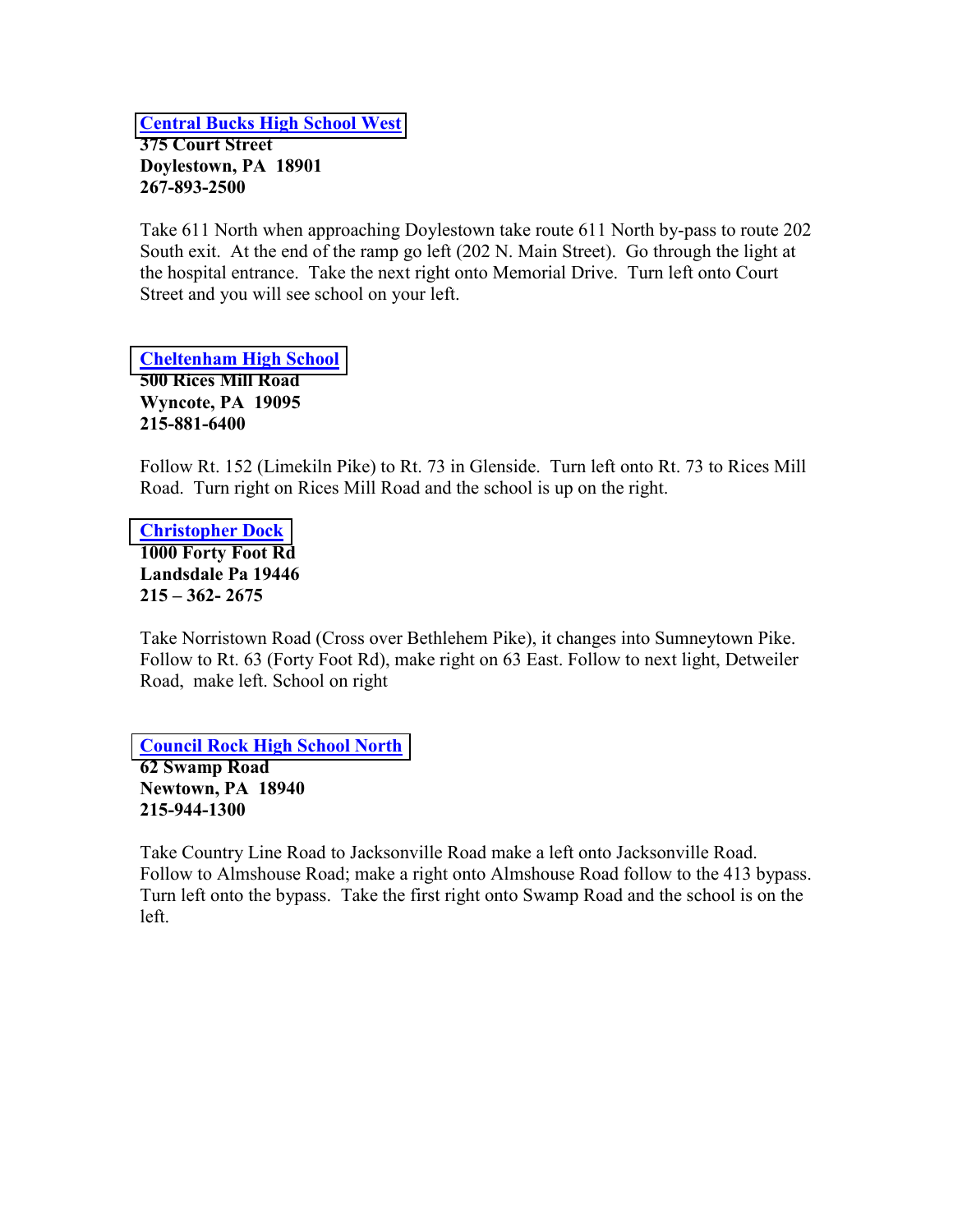#### [Council Rock High School South](http://www.crsd.org/councilrocksd/site/default.asp) 2002 Rock Way Holland, PA 18966 215-944-1100

Take County Line Road to Jacksonville Road and make a left onto Jacksonville Road, follow to Almshouse Road, make a right onto Almshouse (this will take you into and through Richboro) Make the first right turn past Holland Road onto Rock Way(traffic light on corner).

### Tyler State Park (Council Rock North/South X-Country)

Take County Line Road to Jacksonville Road and make a left onto Jacksonville Road, follow to Almshouse Road, make a right onto Almshouse (this will take you into and through Richboro) Follow to see signs for Tyler State Park On Left hand side

### [Gwynedd Mercy Academy](http://www.gmahs.com/)

Sumneytown Pike Gwynedd Valley Pa, 19437 215-646-8815

Take Norristown Road–. (Cross over Bethlehem Pike), it changes into Sumneytown Pike. School is  $\frac{1}{2}$  mile down on right

[Harry S. Truman High School](http://www.bucksiu.org/btsd/schools/trumanpages/home.html) 3001 Green Lane Levittown, PA 19057 215-547-3002

Take PA Turnpike to Exit 29,Go North on Route 13 Immediately move to the left lane,Turn left at the first light (Green Lane) Go to the first light.The school is on left

[Methacton High School](http://www.methacton.org/methacton/site/default.asp)  1001 Kriebel Rd Norristown, Pa 19403 610-489-5000

Take Norristown Road to Rt. 202(William Penn Inn).Turn Left onto 202 to Rt. 73, turn right. Follow Rt. 73 to Rt. 363(Valley Forge Rd),turn left. Follow to Rt. 422; turn right, school is two miles on right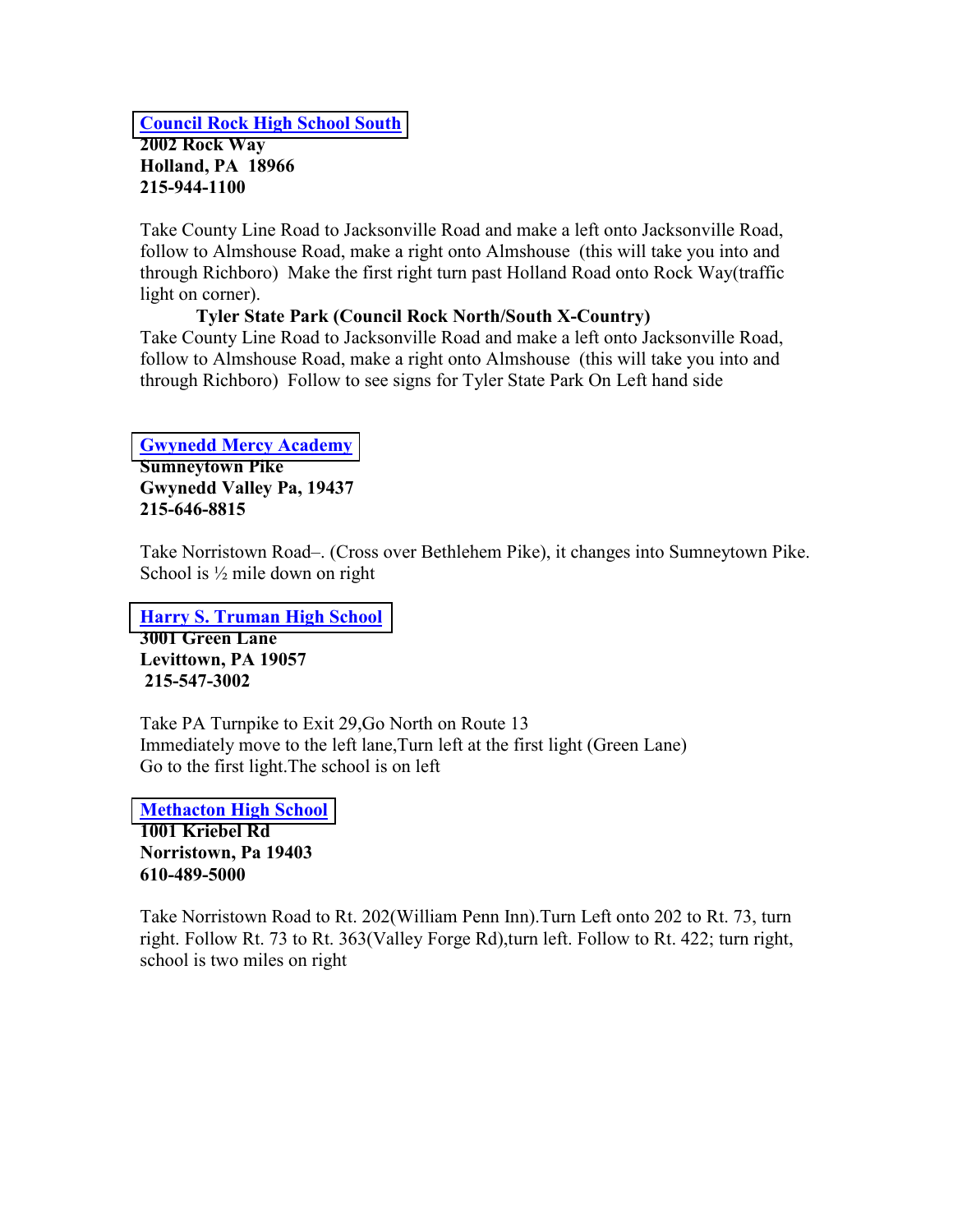[Neshaminy High School](http://www.neshaminyhs.org/hires.html) 2001 Old Lincoln Hwy Langhorne, PA 19047 215-752-6453

Take turnpike to Philadelphia exit. After toll take U.S. 1 North past the Neshaminy Mall and Penndel exits. At the Middletown Township water tower, exit to the right and follow the green Neshaminy High School signs.

[Norristown High School](http://www.nasd.k12.pa.us/schools.asp?id=1&action=display)

1900 Eagle Drive Norristown, PA 19403 610-630-5090

Horsham Road to Norristown Road. Turn onto Norristown Road (road name will change to Sumneytown Pike) and follow to Rt. 202 South (William Penn Inn). Turn left onto Rt. 202S and follow to Rt. 73(Skippack Pike). Make a right onto Rt. 73 and follow to traffic light at Whitehall Road. Turn left onto Whitehall Road and follow for about 2-2/12 miles and school will be on your right hand side.

Norristown plays varsity football games @Roosevelt Field Roosevelt Field 1161 Marklye Street Norristown, PA 19401

Horsham Road to Norristown Road. Turn onto Norristown Road (road name will change to Sumneytown Pike) and follow to Rt. 202S (William Penn Inn). Turn left onto 202S and follow to Swede Road and make a right onto Swede Road. Follow Swede Road for about 2 miles( Swede Road will turn into Markley Street) and you will see Field on your right.

[North Penn High School](http://www.npenn.org/northpennsd/site/default.asp) 1340 Valley Forge Road Lansdale, PA 19446 215-368-9800

Take Norristown Road (road name will change to Sumneytown Pike) and you will cross over 202 at the William Penn Inn follow until you go under the stone bridge past Merk to Rt. 363. Turn right onto Rt. 363 (Valley Forge Road) go  $\frac{1}{4}$  mile and the school entrance will be on your left.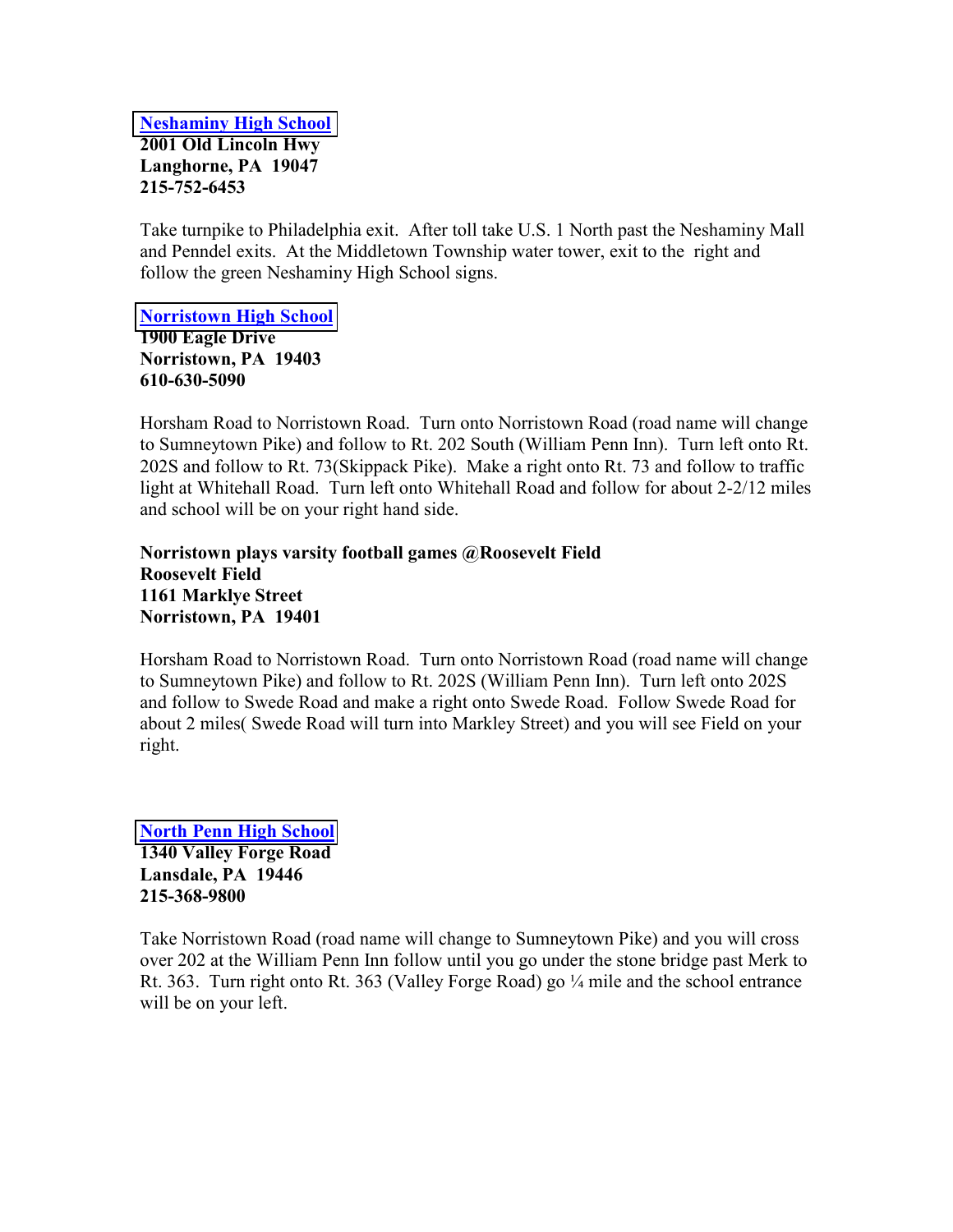[Pennridge High School](http://www.bucksiu.org/pennridge/psd/psd.htm) 1228 North Fifth Street Perkasie, PA 18944 215-453-2744

Horsham Road to 309. Follow 309 North to the Souderton exit. Make a right onto Rt.113 North. Follow to Old Bethlehem Pike and make a left onto Old Bethlehem Pike. Go through Sellersville. Turn right onto Church Street (road is just before Railroad Bridge) continue past Pennridge South Jr. High. At stop sign, bear left onto  $5<sup>th</sup>$  Street continue on 5<sup>th</sup> Street through Perkasie and school is on your left.

[Pennbrook Middle School](http://www.npenn.org/northpennsd/site/default.asp) 1201 Walnut Street North Wales Pa 19454 215- 699 – 9287

Take Horsham Rd. to Norristown Rd, follow to Welsh Rd, make right. Follow to North Wales Rd, make left. School is on left

[Penndale Middle School](http://www.npenn.org/northpennsd/site/default.asp)

400 Penn St. Lansdale Pa 19044 215 368 - 2700

Norristown Rd to Welsh Rd, make right. Follow Welsh to Church rd, make left. School is one block down on right

[Pennfield Middle School](http://www.npenn.org/northpennsd/site/default.asp)

726 Forty Foot Rd Hatfield Pa 19440 215- 368 - 2700

Horsham Rd towards Montgomeryville, Cross over 5 points intersections. Horsham Road changes to Cowpath Rd. Follow to Broad Street in Hatfield – make left. Follow to Koffel road, school is on right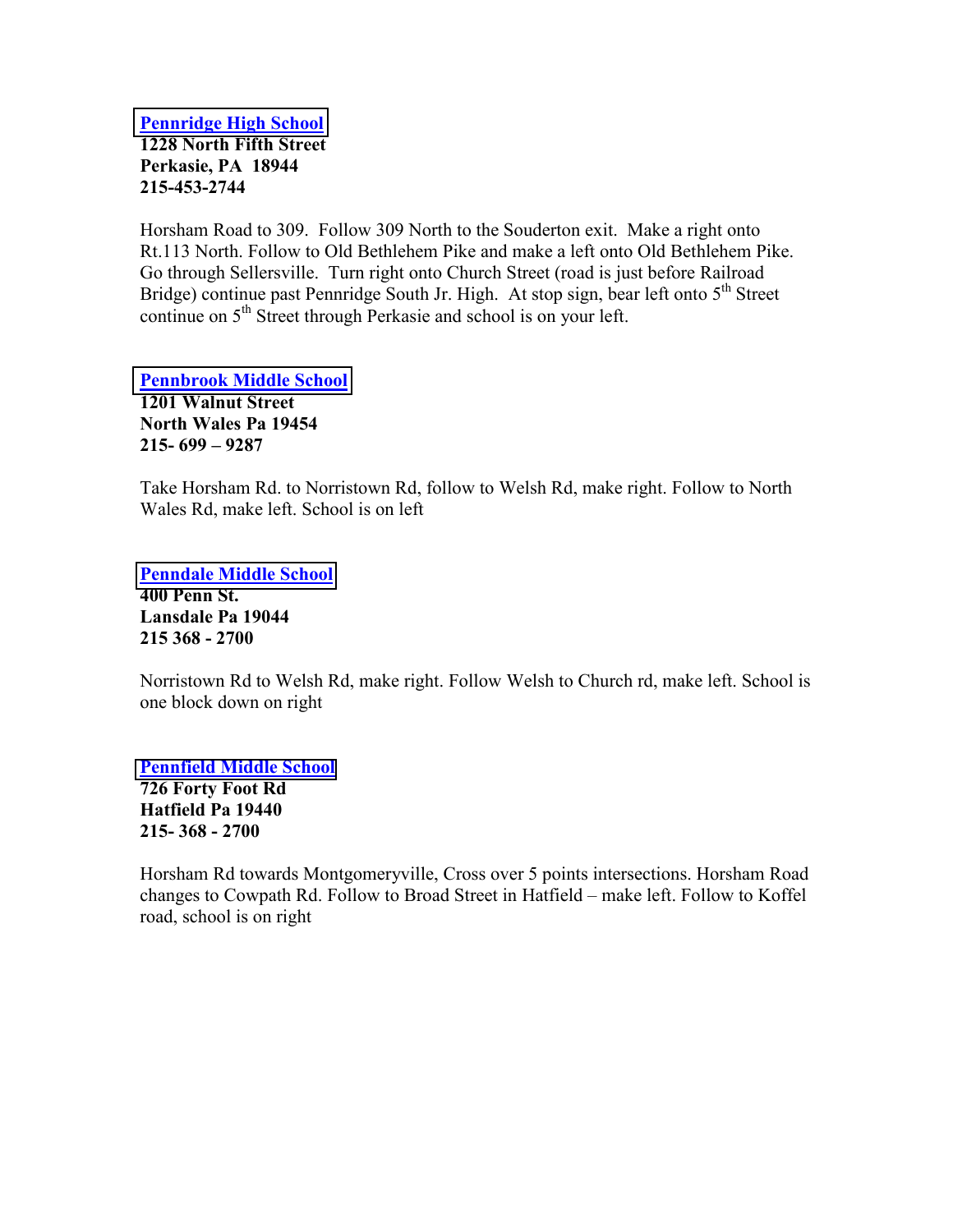[Pennsbury High School](http://www.pennsbury.k12.pa.us/) 705 Hood Boulevard Fairless Hills, PA 19030 215-949-6700

Take Turnpike East to Exit 29.Take Route 13 North for about 6 miles Turn off Route 13 onto Penn Valley Road Exit At the end of ramp go left onto Penn Valley Road. School is on the right after passing  $3<sup>rd</sup>$ light

#### [Plymouth Whitemarsh](http://www.colonialsd.org/pwhs/site/)

201 E. Germantown Pike Plymouth Meeting, Pa 19462 610-825-1500

Take Norristown road to Butler Pike, make left. Follow Butler Pike to Rt.422 (Germantown Pike) ,make left. School will be on left hand side.

[Quakertown High School](http://www.colonialsd.org/pwhs/site/) 600 Park Ave Quakertown Pa 18951

Take Route 309 North to Quakertown. Once pass Richland Town Mall go two more lights make right on Park Ave (Getty Station on corner)

#### [Radnor High School](http://www.rtsd.org/Schools/rhs.htm)

130 King of Prussia Road, Radnor, PA 19087 610-293-0855

Turnpike to Route 476, Take Exit 5 off of Route 476 Take Route 30 East Take 1<sup>st</sup> left onto King of Prussia Road School is on the left

#### [Ridley High School](http://www.ridleysd.k12.pa.us/)

1001 Morton Avenue Folsom, PA 19033 610-237-8034

Take Pa Turnpike West to Route 476 Follow Route 476 to Exit 1 MacDade Boulevard Travel about 1 mile, turn left onto Morton Avenue Travel about 2 blocks – School is located on the left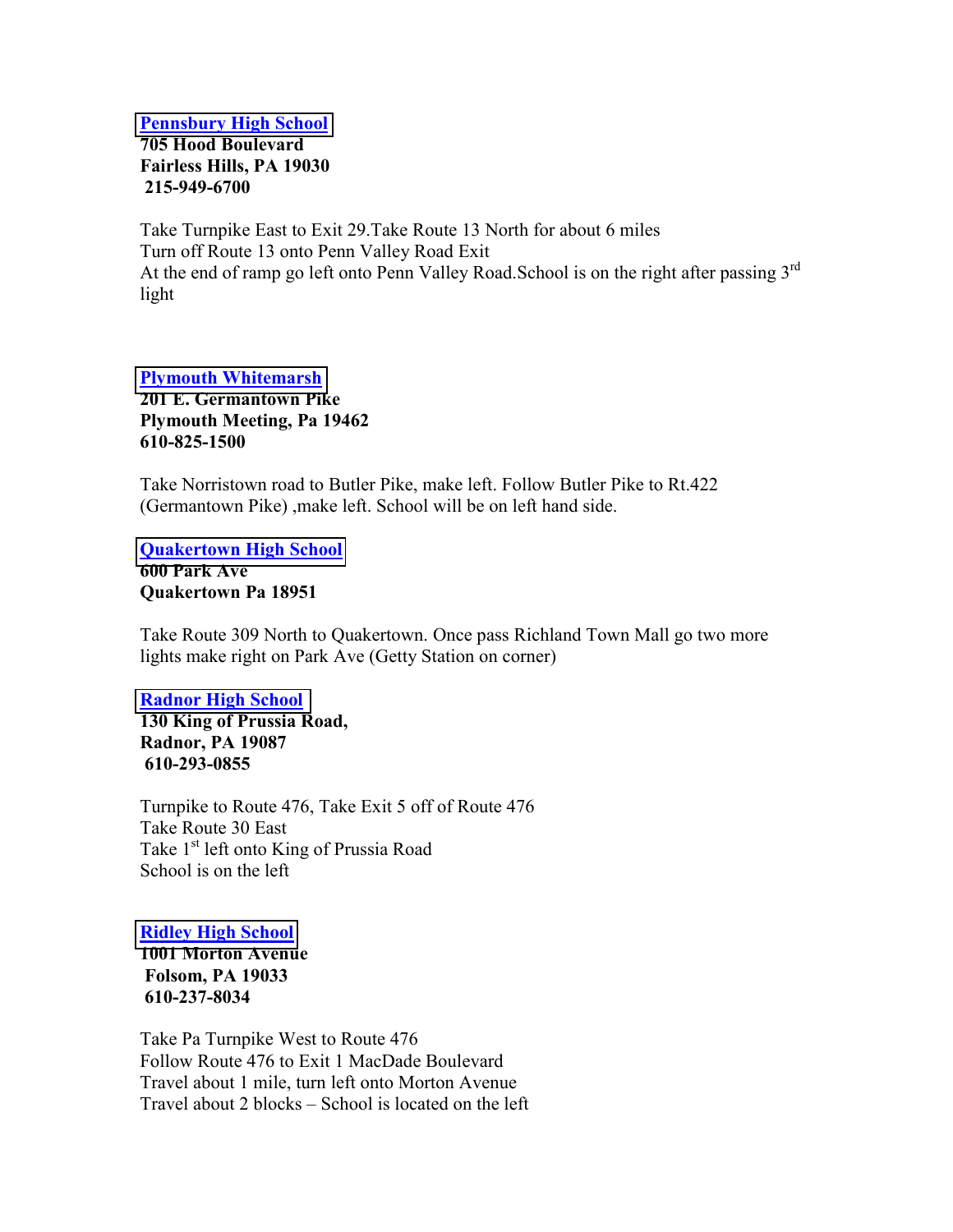[Springfield High School – Delaware County](http://www.springfieldsd-delco.org/) 49 W. Leamy Ave. Springfield, PA 1-610-938-6150

Enter Pennsylvania Turnpike West.Follow signs for Philadelphia and South- Route 476 South.Follow Route 476 South- pay toll at Mid-County Toll Area Follow Route 476 (Blue Route) to Exit 3.Take Media Bypass- Route 1 East Route 1 East to Route 320 East or South (Sproul Road) .Turn left onto Route 420 East – Woodland Road.Short Distance- Turn left onto Spring Valley Road Turn Right onto West Leamy Road.School is on your left.

\*Outdoor sports: call first – Play most contests at alternate sites away from school.

# [Springfield High School \( Montco\)](http://www.sdst.org/)

1801 E. Papermill Road Erdenheim Pa, 19038 215-233-6030

 Take Norristown Rd to Rt. 309 South. Follow to Papermill Rd Exit. At bottom of ramp turn right, school is on right.

### [Souderton High School](http://www.soudertonsd.org/)

Scroll down to very bottom of this document on page 12 and 13 for directions to Souderton. To see the remaining directions for schools please scroll down.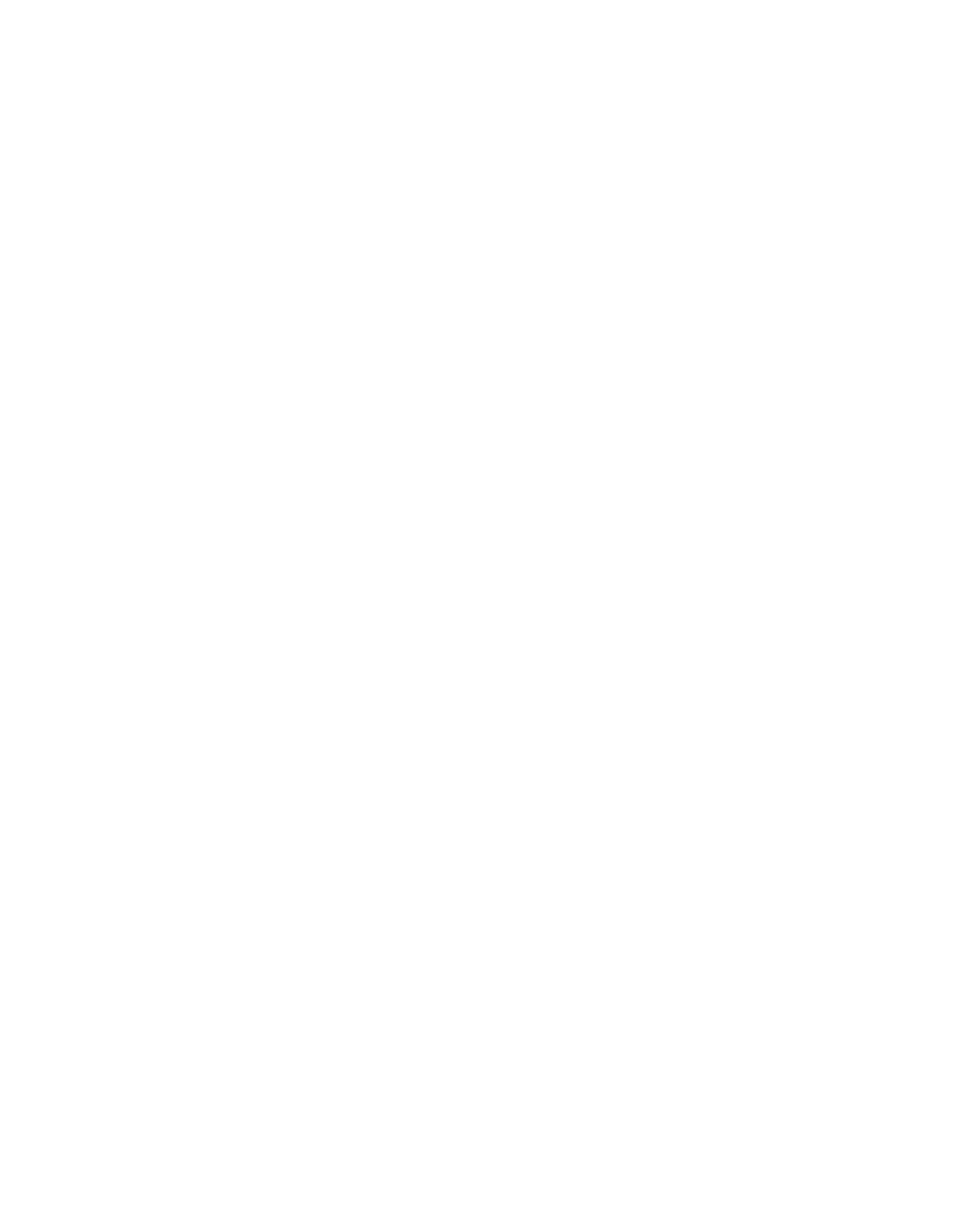[Upper Dublin](http://www.udsd.org/) 800 Loch Alsh Ave. Fort Washington PA 19043 215 -643 - 8900

Follow Norristown to Limekiln Pike,Make Left. Follow to Fort Washington Ave- make right. Cross over Susquehanna Ave, the school is on the right.

### [Upper Merion](http://www.upper-merion.k12.pa.us/) 435 Crossfield Rd King Of Prussia PA 19406

Take Pa Turnpike West to Valley Forge exit. Follow Schuylkill Expressway to Rt. 202 North exit. Take 202 North for 1 mile to Town Center Road. Turn left on Town Center Road to Prince Fredrick Road- turn left onto Prince Fredrick Road, follow to Crossfield Road, turn left. School will be on left hand side.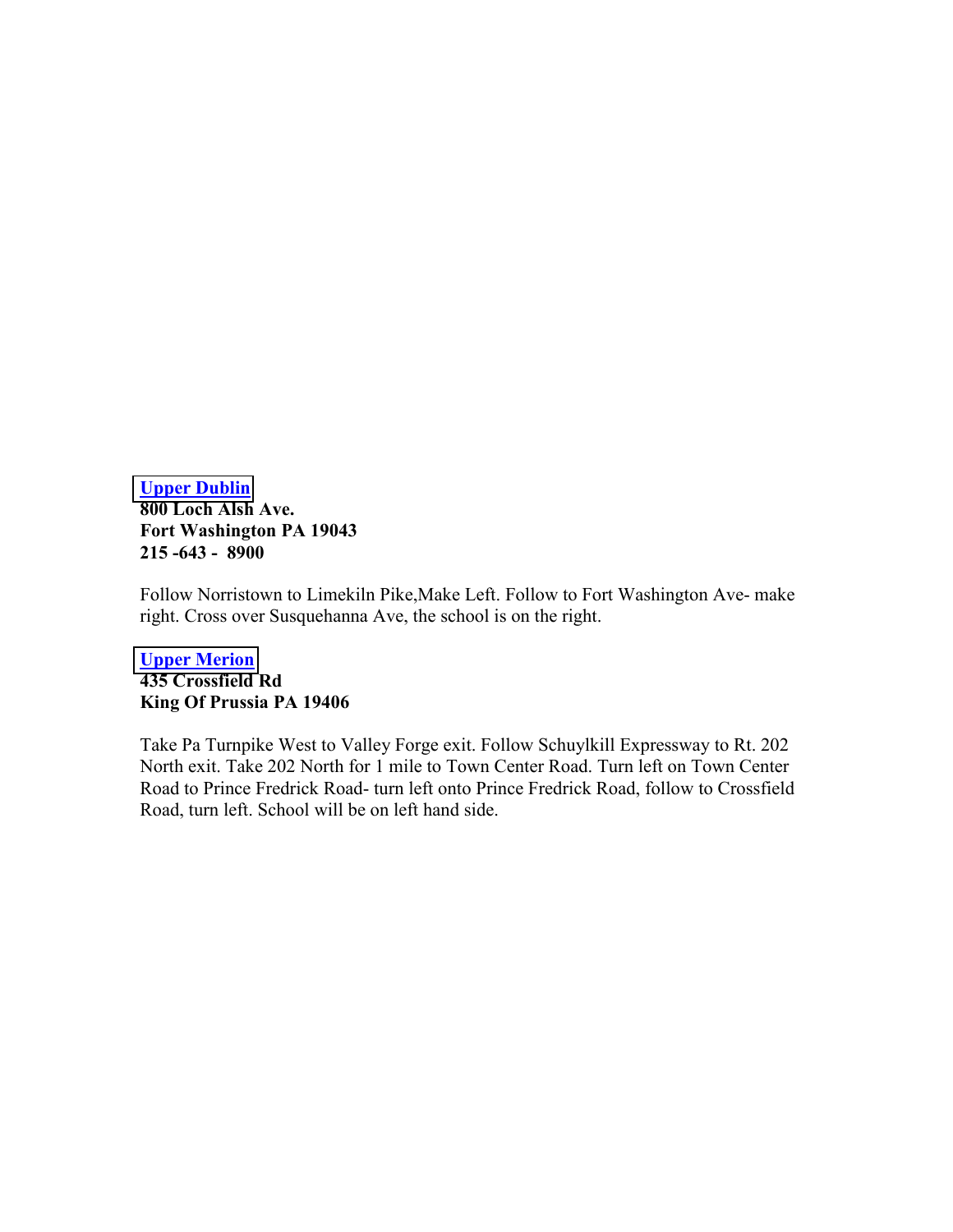### [Upper Moreland High School](http://www.umtsd.org/) 3000 Terwood Road Willow Grove, PA 19090 215-830-1500

Take York Road South through Hatboro. After going under Turnpike Bridge you will come to Terwood Road. Turn left onto Terwood Rd and school entrance will be down hill on your right.

Pileggi Park: Follow directions above pass Upper Moreland High School. Go to First Traffic light after School (Davisville Road) and Make a left. Take Davisville Road until it dean ends into County Line Road and make a right onto County Line Road. Take County Line Road to Second light (Shoemaker Road) and make a right. Stay on Shoemaker Road; park will be on left side of road.

Masons Mill Park: Follow directions above pass Upper Moreland High School. Go to first traffic light after school (Davisville Road) and make a left. Take Davisville Road to Byberry Road (second traffic light) and make a right. Follow Byberry Road, you will go under a bridge and come to a traffic light at Mason's Mill Road. Make a right onto Masons' Mill Road. Park will be on the right hand side 1/4 mile.

Woodlawn Fields: Follow directions above pass Upper Moreland High School. Go to first traffic light after school (Davisville Road) and make a right. Take Davisville Road to Everett Ave. and make a left. Follow Everett Ave. until it dead ends into Division Ave., field will be right there.

### [West Chester East](http://www.wcasd.k12.pa.us/)

450 Ellis Road West Chester, PA 19380 610-436-7200

Take Pa Turn Pike West. Exit at Valley Forge Exit. Pay toll - Stay right Follow Route 202 South (W. Chester) signs. Exit off Route 202 South at Paoli Pike Exit Take Paoli Pike East (Left turn at end of the ramp) .Right turn onto Ellis Lane Follow Paoli Pike to Ellis Lane. W.C. East is a short distance on your right

### [West Chester Henderson High School](http://www.wcasd.k12.pa.us/)

400 Montgomery Ave West Chester PA, 19380 484-266-3300

Take PA Turnpike West, to Valley Forge Exit. Take Rt 202 South/West Chester exit. Follow Rt. 202 South to Paoli Pike Exit, at end of ramp make right on Paoli Pike. Go to third light, (McDonald's on corner) Make right turn on Montgomery Ave. School complex on left, parking on right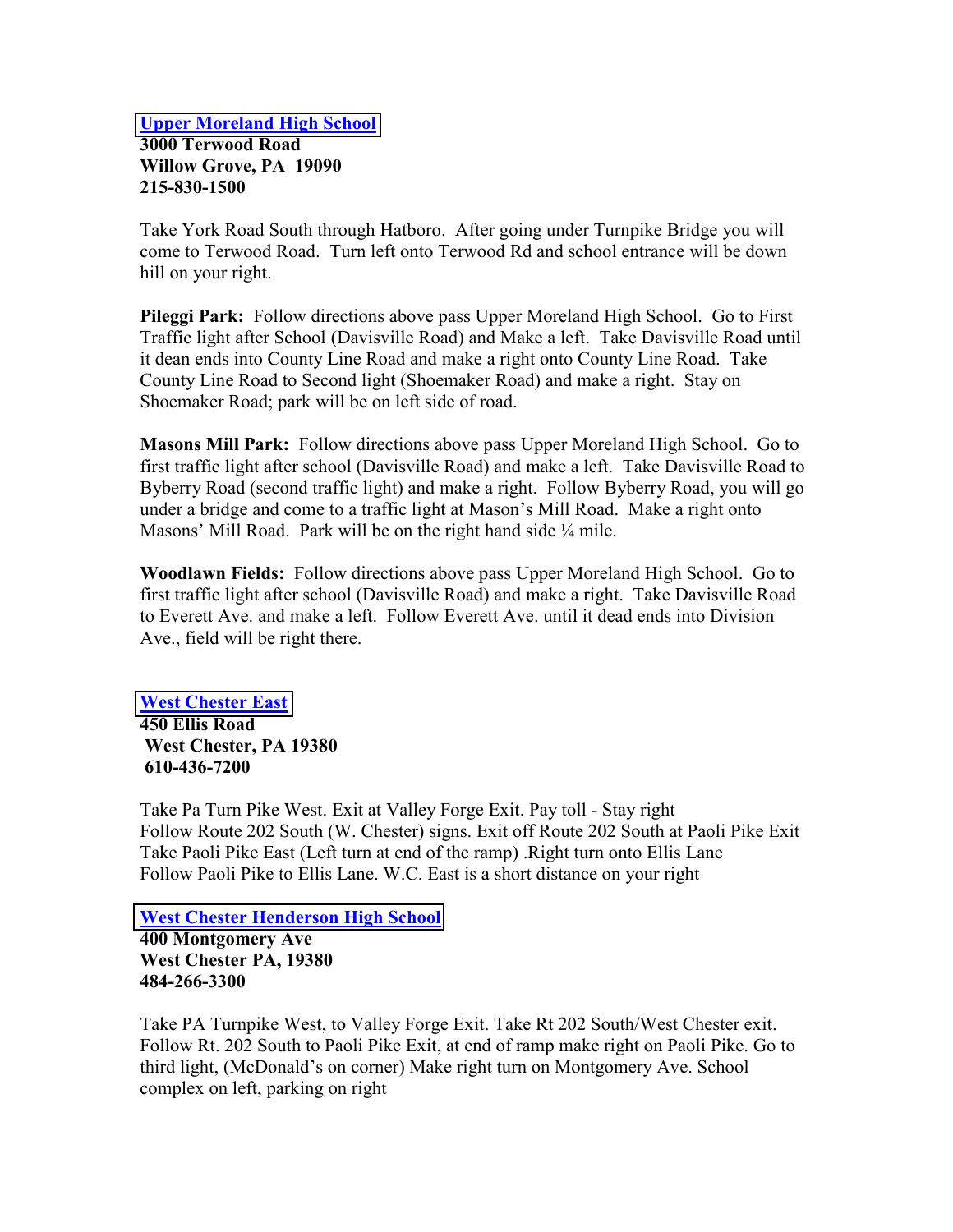[William Tennent High school](http://www.centennialsd.org/) 33 Centennial Rd. Warminster Pa 18974 215-441-6181

 Take Meetinghouse to County Line Rd- make right. Follow county Line to Centennial Rd, make left. Follow approx. 1 mile school on right.

[Wissahickon High School](http://wsdweb.org/) 521 Houston Rd Ambler Pa 19002 215-619-8112

Take Norristown to Tennis Ave, make left. Follow to Old Bethlehem Pike, make right. Follow to next traffic light, Dager Road, make left. School is on the left.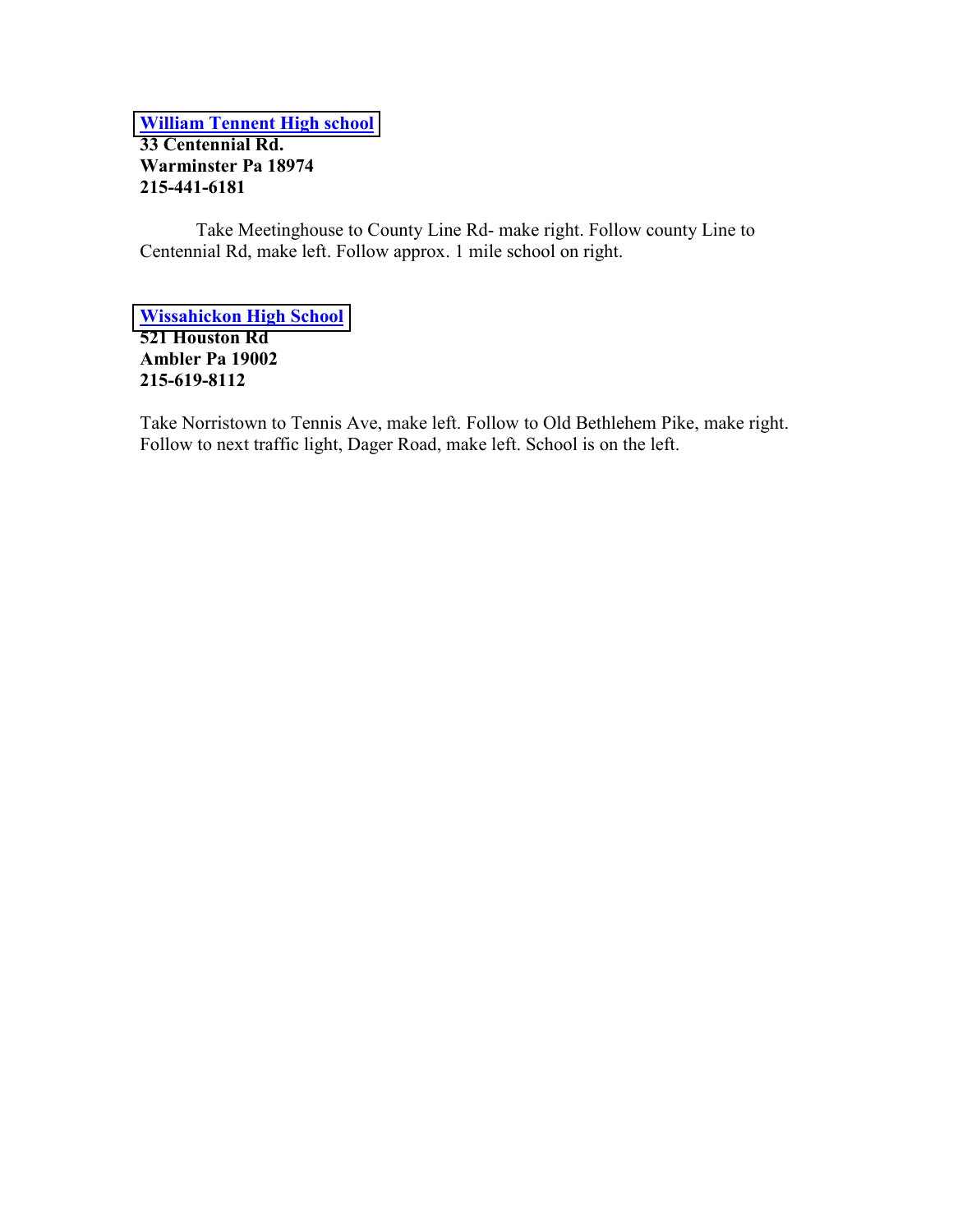## **Souderton High School Athletics**



**625 Lower Road Souderton Pa. 18964 215-723-7630** 

**Tom Quintois, AD tquintois@soudertonsd.org**

### **Directions to Souderton High School**

**625 Lower Road Souderton, PA 18964-2311 Phone: 215-723-7630 Fax: 215-799-0760** 

**From the North:** Take Route 309 South to Route 113 (Souderton Exit). Go South on Route 113 through the town of Souderton (Route 113 takes a dogleg to the right at the railroad crossing in Souderton). Follow Route 113 approximately 4 miles after the dogleg to Schoolhouse Road. Turn left on Schoolhouse Road approximately 1 mile to Lower Road. Turn left on Lower Road, and the High School main entrance is approximately 1 mile on the left.

**From the South:** Take the Northeast Extension of the PA Turnpike (Route 476) North to the Lansdale Exit (Exit 31). After exiting, turn right onto Route 63 West, and follow Route 63 West approximately 5 miles to Route 113. Turn right onto Route 113 North and take Route 113 North approximately 1.5 miles to Schoolhouse Road. Turn right onto Schoolhouse Road approximately 1 mile to Lower Road. Turn left on Lower Road, and the High School main entrance is approximately 1 mile on the left.

**From the East:** Take Route 309 North to Route 113 (Souderton Exit). Go South on Route 113 through the town of Souderton (Route 113 takes a dogleg to the right at the railroad crossing in Souderton). Follow Route 113 approximately 4 miles after the dogleg to Schoolhouse Road. Turn left on Schoolhouse Road approximately 1 mile to Lower Road. Turn left on Lower Road, and the High School main entrance is approximately 1 mile on the left.

**From the West:** Take Route 113 North toward Souderton to Schoolhouse Road (approximately 1.5 miles past the intersection with Route 63). Turn right onto Schoolhouse Road approximately 1 mile to Lower Road. Turn left on Lower Road, and the High School main entrance is approximately 1 mile on the left.

#### **Off-Campus Directions**

#### **Golf**

Lederach Golf Course 855 Harleysville Pike Harleysville, PA 19438 215-513-9877

#### **From the North:**

Follow Route 309 South to the Souderton Exit (Route 113 South). Turn right from the off-ramp onto Route 113 South and go southwest for 0.8 miles to North Main Street, Souderton - Route 113. (Careful of dogleg to the right over railroad tracks in Souderton.) Follow Route 113 (Harleysville Pike) straight through Lederach intersection. (6.7 miles) Lederach Golf Course will be on your right.

#### **From the South:**

Follow Route 309 North to the Souderton Exit (Route 113 South). Turn left from the off-ramp onto Route 113 South and go southwest for 0.8 miles to North Main Street, Souderton - Route 113. (Careful of dogleg to the right over railroad tracks in Souderton.) Follow Route 113 (Harleysville Pike) straight through Lederach intersection. (6.7 miles) Lederach Golf Course will be on your right.

**From the East:** Follow Route 113 South towards Harleysville. Cross over Route 63. Follow straight through Lederach intersection. (2.7 miles) Lederach Golf Course will be on your right.

**From the West:** Follow Route 113 North. Cross over Route 73. Follow Route 73 approximately 1 mile. Lederach Golf Course will be on your left.